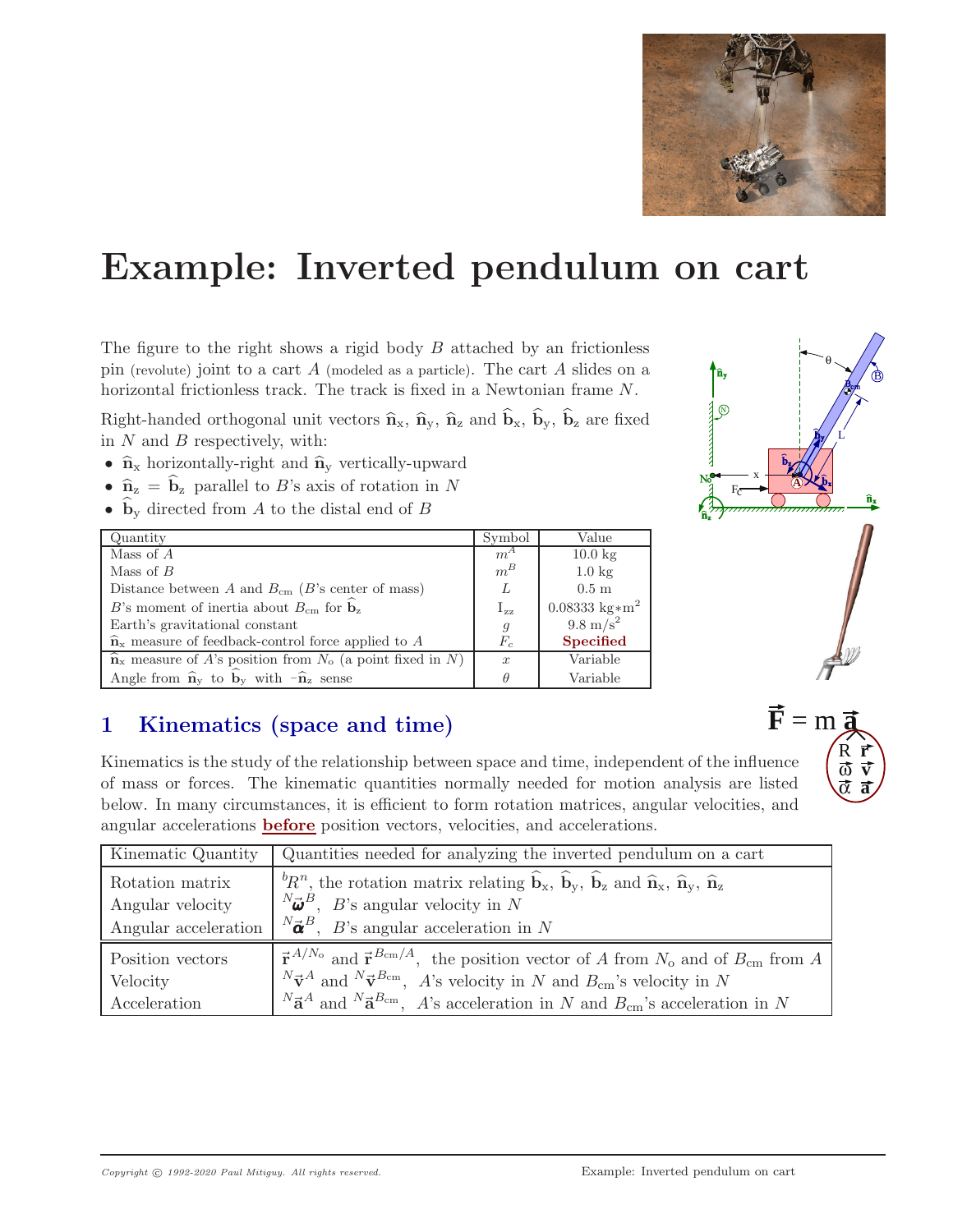## **2 Rotation matrix, angular velocity, angular acceleration**

To relate  $\hat{\mathbf{b}}_{x}$ ,  $\hat{\mathbf{b}}_{y}$ ,  $\hat{\mathbf{b}}_{z}$  and  $\hat{\mathbf{n}}_{x}$ ,  $\hat{\mathbf{n}}_{y}$ ,  $\hat{\mathbf{n}}_{z}$ , **redraw** these unit vectors in the geometrically-suggestive way shown below. To determine the 1<sup>st</sup> row of the  ${}^b R^n$  rotation matrix,  $\hat{\mathbf{b}}_x$  is expressed in terms of  $\hat{\mathbf{n}}_x$ ,  $\hat{\mathbf{n}}_y$ ,  $\hat{\mathbf{n}}_z$  as shown below. Similarly, the  $2^{nd}$  and  $3^{rd}$  rows of  ${}^b R^n$  are found by expressing  $\hat{\mathbf{b}}_y$  and  $\hat{\mathbf{b}}_z$  in terms of  $\hat{\mathbf{n}}_x$ ,  $\hat{\mathbf{n}}_y$ ,  $\hat{\mathbf{n}}_z$ .



#### **Angular velocity (special 2D case)**

When a unit vector  $\hat{\lambda}$  is <u>fixed</u> in both reference frames B and N, B has a *simple angular velocity* in N that can be calculated via equation (1).

Due to the pin joint,  $\hat{\mathbf{b}}_z$  is **fixed**<sup>*a*</sup> in both *B* and *N*, so *B* has a *simple angular velocity* in *N*.

- $\hat{\mathbf{b}}_z$  is a unit vector **fixed** in both N and B (parallel to the pin joint)
- $\hat{\mathbf{n}}_{\mathbf{y}}$  is fixed in N and perpendicular to  $\hat{\mathbf{b}}_{\mathbf{z}}$
- $\hat{\mathbf{b}}_{y}$  is fixed in B and perpendicular to  $\hat{\mathbf{b}}_{z}$
- $\theta$  is the angle between  $\hat{\mathbf{n}}_y$  and  $\hat{\mathbf{b}}_y$ , and  $\hat{\theta}$  is its time-derivative
- After pointing the four fingers of your **right** hand in the direction of  $\hat{\mathbf{n}}_{\mathbf{y}}$  and curling them in the direction of  $\hat{\mathbf{b}}_v$ , your thumb points in the  $-\hat{\mathbf{b}}_z$  direction.

Since the right-hand rule produces a sign of  $\hat{b}_z$  that is negative:

 ${}^a$ A vector is said to be **fixed** in reference frame B if its magnitude is constant and its direction does not change in B.

#### **Angular acceleration**

Equation (2) defines the angular acceleration of a reference frame  $B$  in a reference frame  $N$ .

 ${}^{N}\vec{\boldsymbol{\alpha}}^{B}$  also **happens** to be equal to the time-derivative in **B** of  ${}^{N}\vec{\boldsymbol{\omega}}^{B}$ . Note: Calculate with  $\frac{B_d N_{\vec{\omega}}^B}{dt}$  if it is easier to compute than  $\frac{N_d N_{\vec{\omega}}^B}{dt}$ .  $N_{\vec{\boldsymbol{\alpha}}}B \triangleq \frac{N_d N_{\vec{\boldsymbol{\omega}}}B}{dt}$  $\frac{u}{dt}$  = B  $d^N\bar{a}$  $\vec{\bm{\omega}}^B$  $(2)$  $B$ 's angular acceleration in  $N$  is most easily calculated with its alternate definition, i.e.,  $N_{\vec{\alpha}}{}^{B} =$  $B_d N_{\vec{\boldsymbol{\omega}}} B$  $\frac{d}{dt} =$  $\frac{\frac{B_d}{d}(-\dot{\theta}\,\widehat{\mathbf{b}}_{\mathbf{z}})}{dt} =$ 

## **3 Position vectors, velocity, acceleration**

Position vectors are usually formed by inspection and vector addition.

- Inspection of the figure:  $(A)$ 's position from N).
- Inspection of the figure:  $(B_{cm}$ 's position from A).
- 
- Vector addition:  $\vec{r}^{B_{\text{cm}}/N_o} = \vec{r}^{B_{\text{cm}}/A} + \vec{r}^{A/N_o} =$ <br>(*B*<sub>cm</sub>'s position from  $N_o$ )





 $\pm$   $\dot{\theta}$   $\lambda$ 

 $(1)$ 

 $N_{\vec{\boldsymbol{u}}\vec{\boldsymbol{v}}}B$ 

 $N_{\vec{\bm{\omega}}^B}$  –

 $\int \limits_{(\text{simple})}^{0}$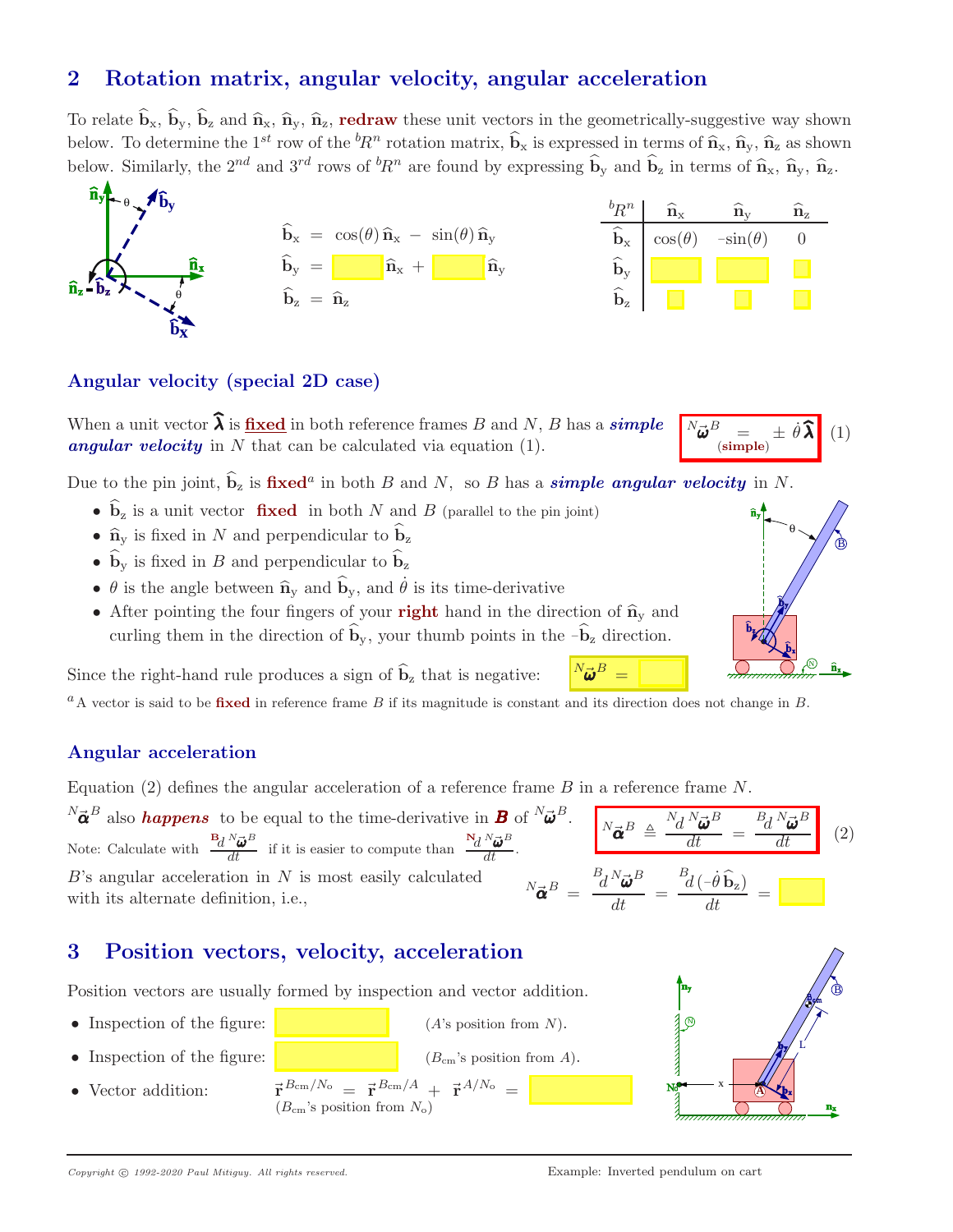#### **Velocity and acceleration**

 $N\vec{v}^{B_{\text{cm}}}$  (the velocity of a point  $B_{\text{cm}}$  in a reference frame N) is defined as the time-derivative in N of  $\vec{r}^{B_{\text{cm}}/N_{\text{o}}}$  ( $B_{\text{cm}}$ 's position from  $N_{\text{o}}$ ).

$$
{}^{N}\vec{\mathbf{v}}^{B_{\text{cm}}} \triangleq \frac{{}^{N}d\vec{\mathbf{r}}^{B_{\text{cm}}/N_{\text{o}}}}{{}^{d}t} = \frac{{}^{N}d(x\,\hat{\mathbf{n}}_{x} + L\,\hat{\mathbf{b}}_{y})}{dt}
$$
  

$$
= \frac{{}^{N}d(x\,\hat{\mathbf{n}}_{x})}{{}^{d}t} + \frac{{}^{N}d(L\,\hat{\mathbf{b}}_{y})}{{}^{d}t}
$$
  

$$
= \dot{x}\,\hat{\mathbf{n}}_{x} + \frac{{}^{B}d(L\,\hat{\mathbf{b}}_{y})}{{}^{d}t} + {}^{N}\vec{\boldsymbol{\omega}}^{B} \times L\,\hat{\mathbf{b}}_{y}
$$
  

$$
= \dot{x}\,\hat{\mathbf{n}}_{x} + \vec{0} + -\dot{\theta}\,\hat{\mathbf{b}}_{z} \times L\,\hat{\mathbf{b}}_{y}
$$
  

$$
=
$$

 $N_{\vec{V}}B_{\text{cm}} \underline{\Delta}$  $N_d \vec{r}^{Bcm/N_d}$  $(3)$ Point N<sup>o</sup> is *any* point *fixed* in N θ L **A** B N x



 $N\vec{a}^{B_{\text{cm}}}$  (the acceleration of point  $B_{\text{cm}}$  in reference frame N) is defined as the **a** (the acceleration of point  $B_{cm}$  in reference frame N) is defined as the time-derivative in N of  ${}^N \vec{\mathbf{\sigma}}^{B_{cm}}$  ( $B_{cm}$ 's velocity in N).

$$
{}^{N}\vec{\mathbf{a}}^{B_{\text{cm}}} \triangleq \frac{{}^{N}d\;{}^{N}\vec{\mathbf{v}}^{B_{\text{cm}}} }{dt} = \frac{{}^{N}d\left(\dot{x}\,\hat{\mathbf{n}}_{x} + \dot{\theta}\,L\,\hat{\mathbf{b}}_{x}\right)}{dt} = \frac{{}^{N}d\left(\dot{x}\,\hat{\mathbf{n}}_{x}\right)}{dt} + \frac{{}^{N}d\left(\dot{\theta}\,L\,\hat{\mathbf{b}}_{x}\right)}{dt}
$$

$$
= \ddot{x}\,\hat{\mathbf{n}}_{x} + \frac{{}^{B}d\left(\dot{\theta}\,L\,\hat{\mathbf{b}}_{x}\right)}{dt} + {}^{N}\vec{\boldsymbol{\omega}}^{B} \times \left(\dot{\theta}\,L\,\hat{\mathbf{b}}_{x}\right) = \boxed{\mathbf{a}^{B_{\text{cm}}}}
$$

#### **4 Forces, moments, and free-body diagrams (2D)**

To draw a *free-body diagram (FBD)*, isolate a single body (or system S of A and B) and draw all the external contact and distance forces that act on it. Shown right are FBDs with all the external forces on the cart  $A$  and pendulum  $B$ .<sup>*a*</sup>

| Quantity | Description                                                                       | Type     |
|----------|-----------------------------------------------------------------------------------|----------|
| $F_c$    | $\hat{\mathbf{n}}_{x}$ measure of control force applied to A                      | Contact  |
| N        | $\hat{\mathbf{n}}_{v}$ measure of the resultant normal force on A from N          | Context  |
| $R_x$    | $\hat{\mathbf{n}}_{x}$ measure of the force on B from A across the revolute joint | Contact  |
| $R_{y}$  | $\hat{\mathbf{n}}_{v}$ measure of the force on B from A across the revolute joint | Contact  |
| $m^A g$  | $-\widehat{\mathbf{n}}_{v}$ measure of Earth's gravitational force on A           | Distance |
| $m^B g$  | $-\hat{\mathbf{n}}_{v}$ measure of Earth's gravitational force on B               | Distance |
|          |                                                                                   |          |





 $m\overline{a}$ 

B

<sup>a</sup>Alternatively, to use the efficient *MG road-map/D'Alembert method* (Section 25.9) to eliminate "constraint forces"  $R_x$  and  $R_y$ , **draw** a FBD of the system S consisting of A and B (no need to draw  $A$  alone). Since the revolute joint between  $A$  and  $B$  is ideal, action/reaction is used to minimize the number of unknowns.

The  $\hat{\mathbf{b}}_z$  component of the moment of all forces on B about  $B_{\rm cm}$  is<sup>a</sup>

 $\vec{\mathbf{M}}_z^{B/B_{\mathrm{cm}}} = \vec{\mathbf{r}}^{A/B_{\mathrm{cm}}} \times (R_x \, \widehat{\mathbf{n}}_{\mathrm{x}} + R_y \, \widehat{\mathbf{n}}_{\mathrm{y}}) \quad + \quad \vec{\mathbf{r}}^{B_{\mathrm{cm}}/B_{\mathrm{cm}} \leftarrow \vec{0}} \times (\neg m^B \, g \, \widehat{\mathbf{n}}_{\mathrm{y}})$  $= -L\hat{\mathbf{b}}_{\mathbf{v}} \times (R_x \hat{\mathbf{n}}_{\mathbf{x}} + R_y \hat{\mathbf{n}}_{\mathbf{v}}) = [L\cos(\theta)R_x - L\sin(\theta)R_y]\hat{\mathbf{b}}_{\mathbf{z}}$ 

<sup>*a*</sup> Note: The rotation table to useful for calculating the cross-products  $(\hat{\mathbf{b}}_y \times \hat{\mathbf{n}}_x)$  and  $(\hat{\mathbf{b}}_y \times \hat{\mathbf{n}}_y)$ .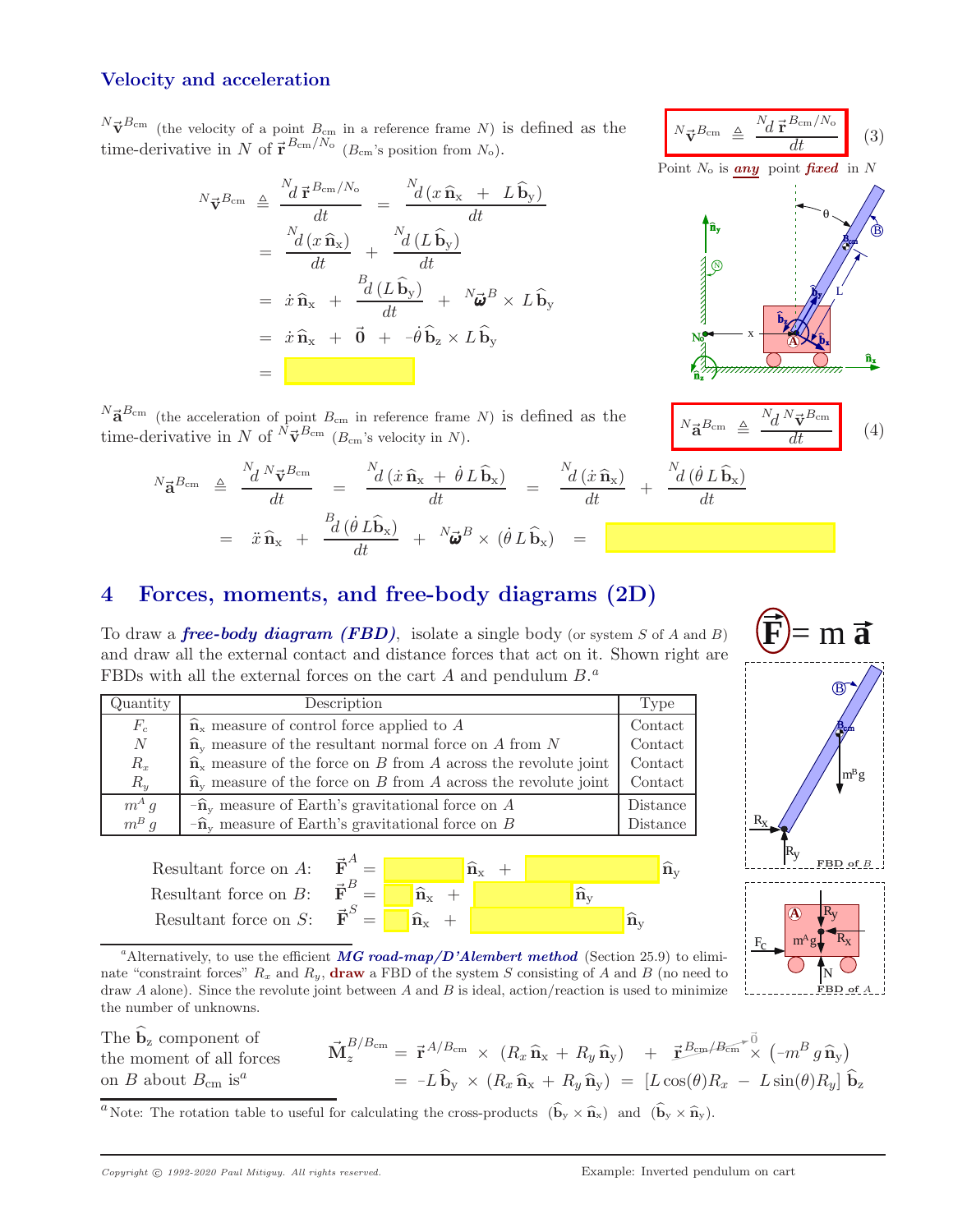#### **5 Mass, center of mass, inertia (required by dynamics)**

- Mass of each particle and body, e.g.,  $m^A$  (mass of particle A) and  $m^B$  (mass of body B).
- Location of each particle and body center of mass, e.g.,  $\vec{r}^{A/N_o}$  and  $\vec{r}^{B_{cm}/A}$ .
- Inertia dyadic of each rigid body about a point fixed on the body. Since B's angular velocity in N is **simple**,  $I_{zz}$  (B's moment of inertia about  $B_{cm}$  for  $\hat{b}_z$ ) suffices for this analyses.

## **6 Newton/Euler laws of motion for** *A* **and** *B* **separately (inefficient)**

An inefficient way to form this system's equations of motion is with separate analyses of A and B. Using  $\vec{F} = m\vec{a}$  for particle A and body B [in conjunction with the previous *free-body diagrams (FBDs)*] yields,



Note: Separate analyses of A and B is less efficient than the **MG road-map/D'Alembert method** of Section 21.1.3 and Hw 15.9.

**Summary of Newton/Euler equations of motion (inefficient)**

$$
F_c - R_x = m^A \ddot{x}
$$
  
\n
$$
N - m^A g - R_y = 0
$$
  
\n
$$
R_x = m^B [\ddot{x} + \ddot{\theta} L \cos(\theta) - \dot{\theta}^2 L \sin(\theta)]
$$
  
\n
$$
(R_y - m^B g) = m^B [-\ddot{\theta} L \sin(\theta) - \dot{\theta}^2 L \cos(\theta)]
$$
  
\n
$$
L \cos(\theta) R_x - L \sin(\theta) R_y = -I_{zz} \ddot{\theta}
$$



 $=$   $(m)\vec{a}$ 

There are **5** unknown variables in the previous set of equations, namely  $R_x, R_y, N, x, \theta$ . Note: Once  $\theta(t)$  is known,  $\dot{\theta}(t)$  and  $\ddot{\theta}(t)$  are known. Similarly, once  $x(t)$  is known,  $\dot{x}(t)$  and  $\ddot{x}(t)$  are known.

## **7 Dynamics of a rigid body with simple angular velocity (special 2D case)**



Euler's equation for a rigid body B with a *simple angular velocity* in a Newtonian reference frame N is:

$$
\vec{\mathbf{M}}^{B/B_{\mathrm{cm}}}_z\!\!\!=\!\!\mathbf{I}_{\mathrm{zz}}\,N\vec{\pmb{\alpha}}^B
$$

- $\vec{M}_z^{B/B_{\text{cm}}}$  is the  $\hat{b}_z = \hat{n}_z$  component of the moment of all forces on B about  $B_{\text{cm}}$ .
- $I_{zz}$  is B's moment of inertia about the line passing through  $B_{cm}$  and parallel to  $\widehat{b}_z$ .
- $^{N}\vec{\boldsymbol{\alpha}}^{B}$  is *B*'s angular acceleration in *N*.

Assembling these terms and subsequent dot-multiplication with  $\hat{\mathbf{b}}_z$  produces

 $\boxed{L \cos(\theta) R_x - L \sin(\theta) R_y = -I_{zz} \ddot{\theta}}$